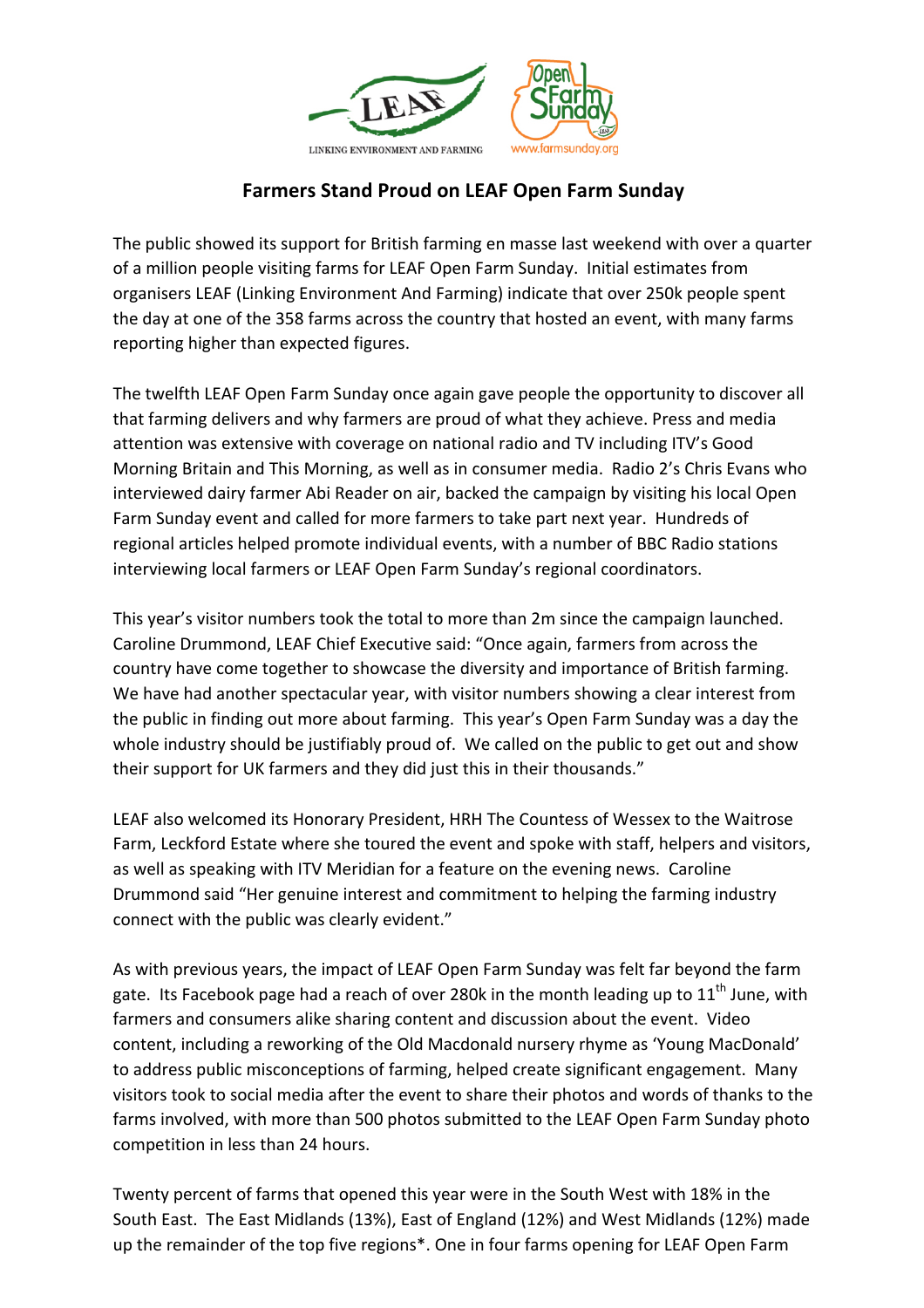

Sunday was doing so for the first time. Plans are already underway for next year's Open Farm Sunday, which will take place on  $10^{th}$  June 2018, and LEAF are hoping the popularity this year will encourage more farmers to get involved.

Caroline Drummond said: "As the industry negotiates its way towards leaving the European Union, it has never been more important for farmers to reach out to their customers and LEAF Open Farm Sunday plays a critical role in making this happen. We'd like to say thank you to all farmers who hosted events this year, their helpers and our sponsors. Their passion and energy will go a long way to making a difference to how the public perceive farming and understand its value. We'd like even more people to have a chance to visit a farm next year."

LEAF Open Farm Sunday 2017 sponsors included The Agriculture and Horticulture Development Board, Arla Foods, Asda, BASF plc, Co-op, Defra, Farmers Weekly, Frontier Agriculture, LEAF Marque, Marks and Spencer, National Farmers Union, Sainsbury's, Tesco and Waitrose.

| <b>REGION</b>   | <b>NO OF EVENTS</b> | Percentage |
|-----------------|---------------------|------------|
| <b>TOTAL</b>    | 358                 | 100.00     |
| South West      | 72                  | 20.11      |
| South East      | 66                  | 18.44      |
| East Midlands   | 46                  | 12.85      |
| East of England | 44                  | 12.29      |
| West Midlands   | 42                  | 11.73      |
| Yorks & Humber  | 26                  | 7.26       |
| North West      | 24                  | 6.70       |
| Scotland        | 16                  | 4.47       |
| Wales           | 15                  | 4.19       |
| North East      | 7                   | 1.96       |

\* Full breakdown of Open Farm Sunday events by region

## **-Ends-**

For more information visit www.farmsunday.org. To keep up to date on Twitter follow @OpenFarmSunday, @LEAF\_Farming and @AnnabelOFS